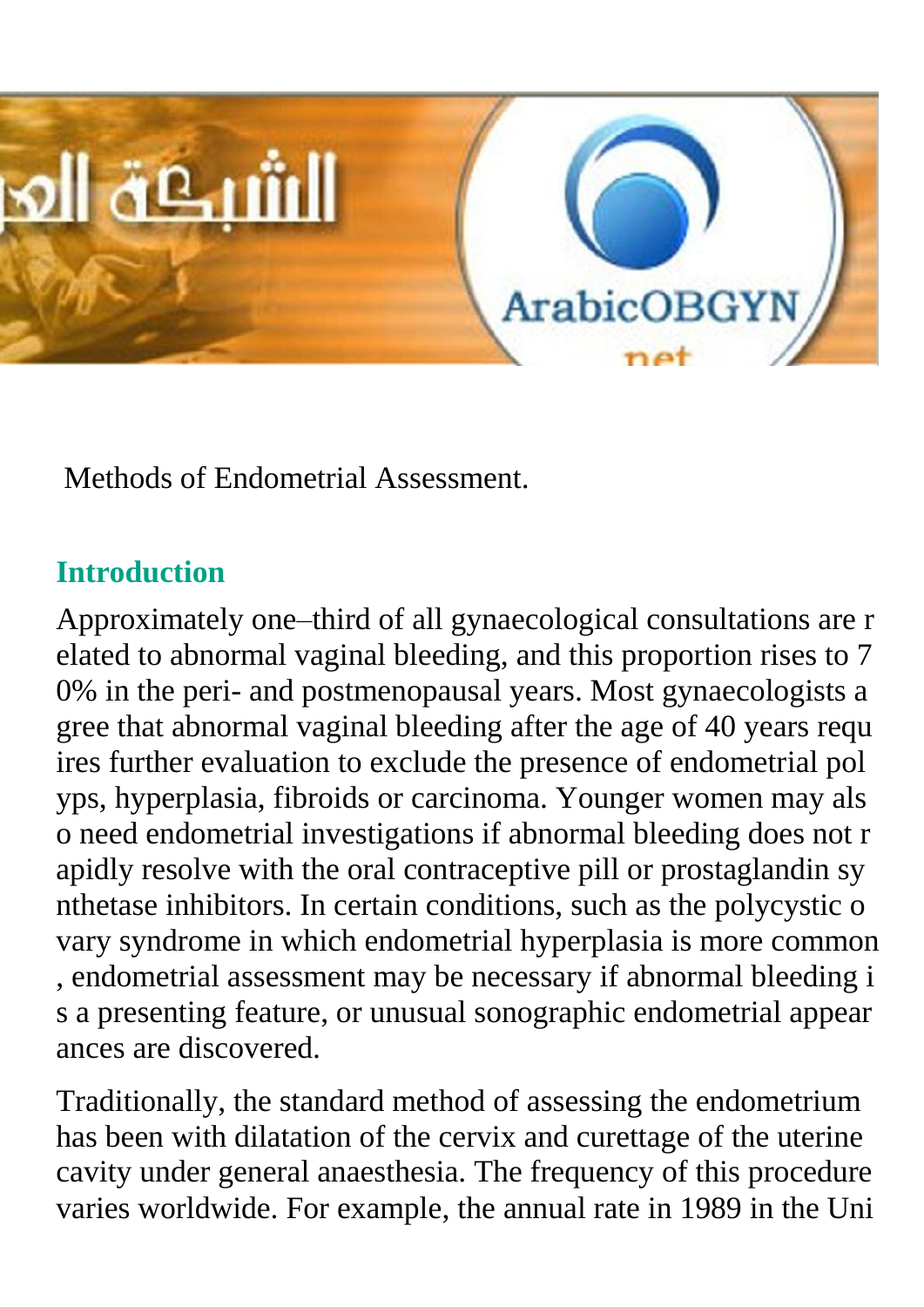ted States was 10/10,000 women, whereas in England it was 71.1/ 10,000 women. Presumably, this difference is due to more outpati ent procedures being performed as technology in this field advanc es and reduction in costs is achieved by the avoidance of inpatient investigation.

In this review article we have attempted to summarise the relevant information relating to the use of several methods of assessing th e endometrium. A literature search using the MEDLINE database was performed using the MeSH headings: *transvaginal ultrasoun d, hysteroscopy, endometrial biopsy and endometrial cytology.* Re ference lists of the articles identified were hand searched to provi de additional publications. A total of 142 citations were found usi ng these methods.

#### **Methods of endometrial assessment**

#### 1. Outpatient endometrial biopsy

Most endometrial biopsies can be performed in outpatients and ha ve the advantage of being simple, quick, safe, inexpensive, conve nient and avoiding the need for anaesthesia. Furthermore, the devi ces used are disposable and this may have economic advantages. Many of these devices have depth markings which allow the oper ator to record uterine length.

The two most commonly used devices are the Pipelle (Unimar, C onnecticut, USA) and the Vabra aspiration biopsy (Berkeley Med evices, Berkeley, California, USA). Other less commonly used cu rettes include the Z-sampler (Cory Brothers, London, UK), Karm an cannula and syringe (International Projects Assistance Services , North Carolina, USA), Accurette (Axcan, Plattsburg, New York) , Tis-U-Trap (Milex Products, Illinois, USA), Novak curette (Milt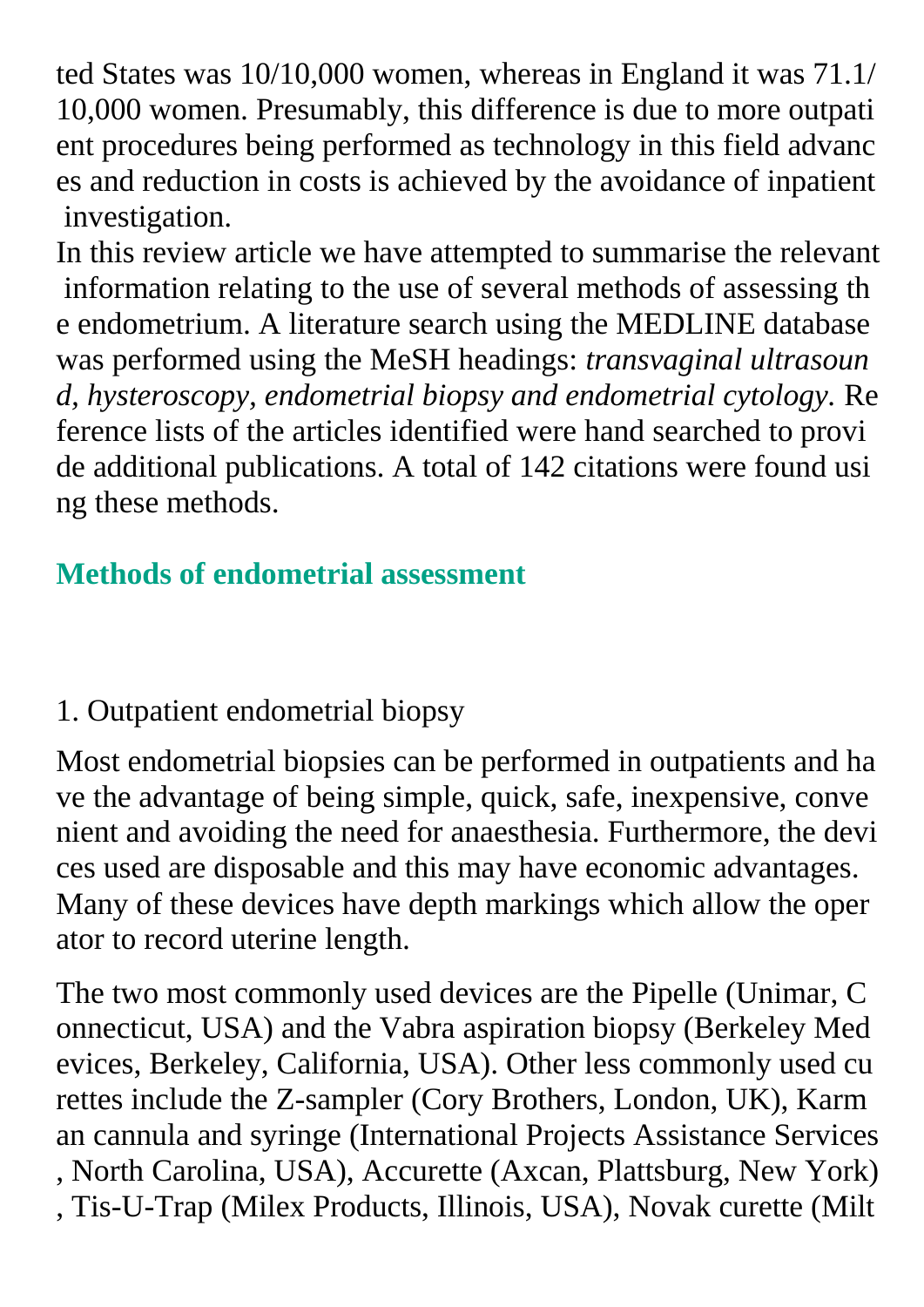ex, Inc, Lake Success, New York, USA), Explora (Milex, Chicag o, Illinois) and Gynocheck (Roussel, Paris, France).

The Pipelle sampler is a flexible polypropylene suction cannula th at has an outer sheath of 23.5 cm in length and 3.1 mm in diamete r. There is a distal aperture (2.4 mm in diameter) in the side of the cannula through which the endometrial specimen is aspirated. Th e device is inserted through the cervical canal to the uterine fundu s. In some situations the cervix has to be immobilised with tenacu lum forceps to enable insertion of the curette. In postmenopausal women cervical stenosis may exist which prevents the Pipelle fro m passing through the canal and results in bending of the cannula. This problem can usually be overcome by placing sponge holdin g forceps onto the Pipelle cannula, approximately 3 cm from the d istal end. This manoeuvre prevents the device from bending and a llows entry through a narrow cervical canal. Once the device is wi thin the uterine cavity a piston within the sheath is withdrawn to c reate a vacuum inside the uterus. The cannula is then rotated throu gh 360° while being with drawn. The endometrial sample is colle cted within the lumen of the cannula. Finally, the distal 0.5 cm of the Pipelle is cutoff and the plunger is pushed into the cannula to expel the specimen into a collecting vessel.

The Pipelle device obtains an adequate endometrial specimen in 8 4% of postmenopausal women and 91% of pre- and postmenopau sal women .However, in one study the Pipelle accurately diagnos ed only 67% of endometrial cancers; the false negative biopsies w ere in women with small, well-differentiated tumours. All the wo men in this study had undergone dilatation and curettage before th e Pipelle biopsy was performed and this may have affected the res ults. These results do not agree with another study which reported a 98% detection rate for endometrial cancer in postmenopausal w omen. Because only a small proportion of women in these studies subsequently underwent hysterectomy it is impossible to know pr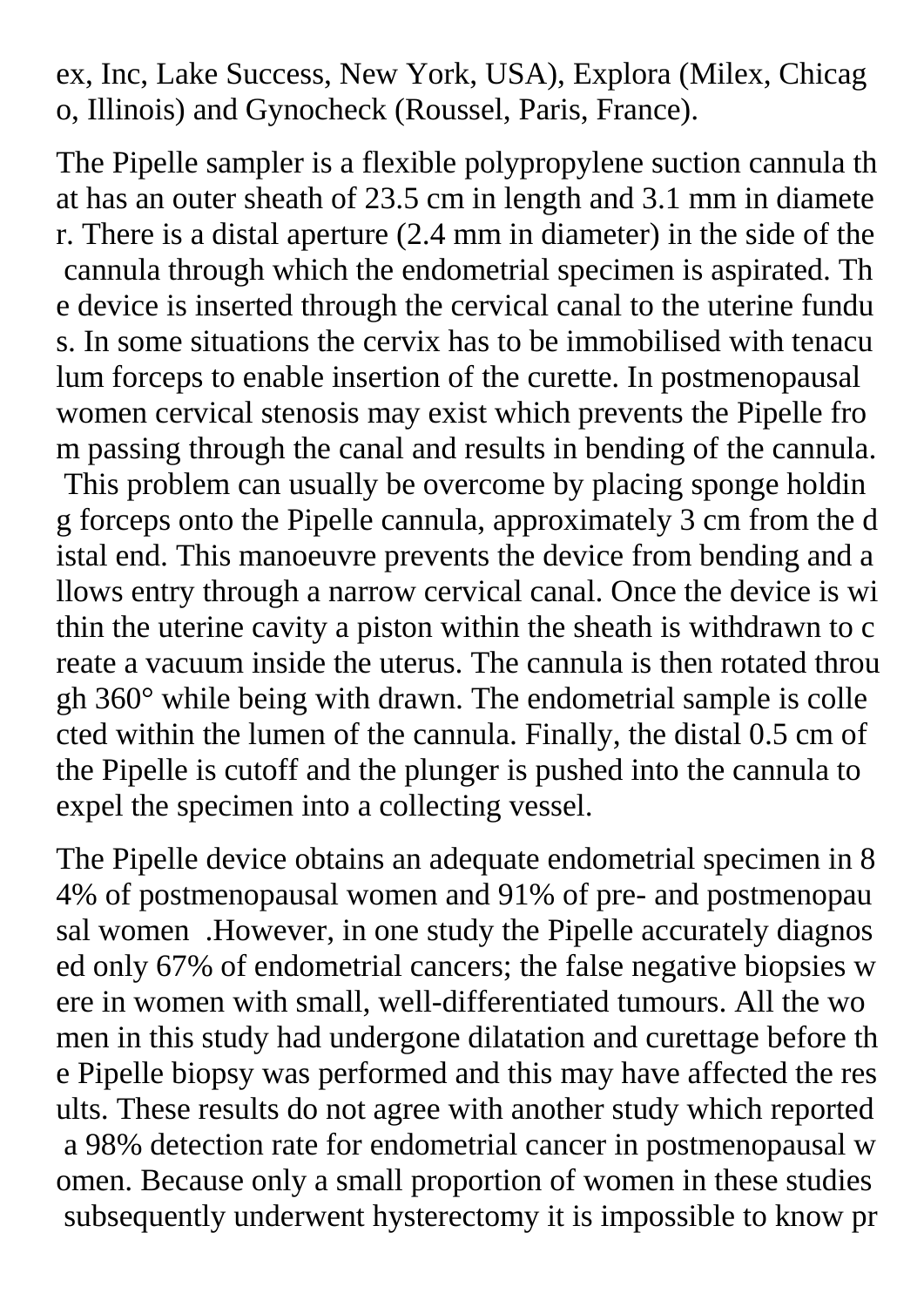ecisely the number of endometrial polyps that were missed with t he Pipelle, although the device may sample part of a polyp. It has been claimed that failure to obtain an endometrial specimen is ass urance that no significant intrauterine pathology is present, as lon g as the device is correctly positioned within the uterine cavity

.

The Vabra curette is a stainless steel cannula 24 cm in length and 3 mm in diameter with a chamber for collection of the specimen a t one end. Plastic cannulae are also available but have two entry h oles for collection of the tissue. The attached plastic chamber, whi ch contains a tissue trap, is connected to an electrically powered v acuum pump. The device is inserted into the uterine cavity, rotate d and withdrawn to obtain endometrial tissue. The Vabra aspirator is reliable in obtaining endometrial specimens in 91% of cases a nd detects 95% of malignant intrauterine patholog..

Approximately 4% and 42% of the endometrium is sampled by th e Pipelle and Vabra devices, respectively. The area not sampled is therefore greater with the Pipelle than the Vabra but the discomfo rt from the procedure is greater with the Vabra. This may be relat ed to the suction pump used with the Vabra. The discomfort from the Vabra can be reduced by the administration of nonsteroidal an ti-inflammatory drugs given orally one hour before the procedure.

In the investigation of infertility there is a risk of causing a miscar riage when an endometrial biopsy is performed in the luteal phase of the cycle and an undiagnosed early pregnancy is present; but t he available evidence suggests that this risk is small.

The Explora device and the Karman cannula provide adequate en dometrial samples for laboratory assessment in 87% and 82% of women, respectively.

The Accurette sampler has success rates of between 76% and 97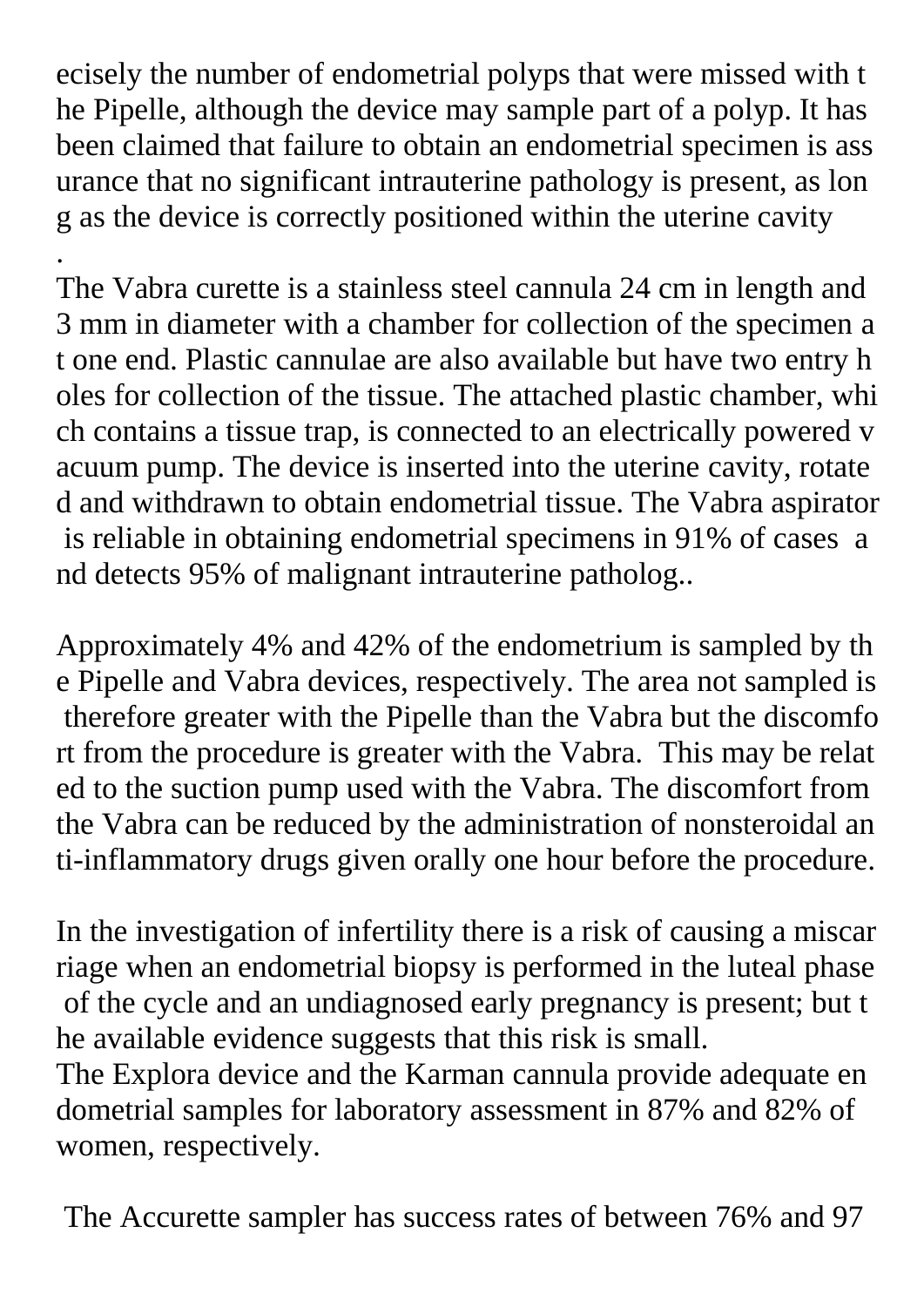%, but in one study, the Gynocheck sampler provided adequate en dometrial specimens in only 24% of cases. The Novak curette and Z-sampler provide sufficient endometrium for analysis in approxi

mately 95% of samples but when postmenopausal women alone a re evaluated this proportion is 75%

; the Novak correctly detects 91 % of uterine malignancies, while the Z-sampler detects 94%.

There are several limitations to all of these methods. The most im portant is that they are 'blind' procedures and thus not all of the e ndometrial surface will be sampled. Both the Pipelle and Vabra c urettes may miss endometrial polyps (as may formal dilatation an d curettage performed under a general anaesthetic). If a satisfactor y outpatient biopsy has been performed but abnormal uterine blee ding continues, ultrasound or hysteroscopic assessment of the end ometrium and uterine cavity should be considered. This is particul arly important for postmenopausal women with persistent bleedin g.

Table 1 [summarises the performance of outpatient endometrial bi](http://onlinelibrary.wiley.com/doi/10.1111/j.1471-0528.1999.tb08358.x/full) opsy devices in pre- and postmenopausal women.

**Table 1.** Performance of different types of outpatient endometrial sampling devices. Values are given as ratio of samples obtained: total number of samples taken (%).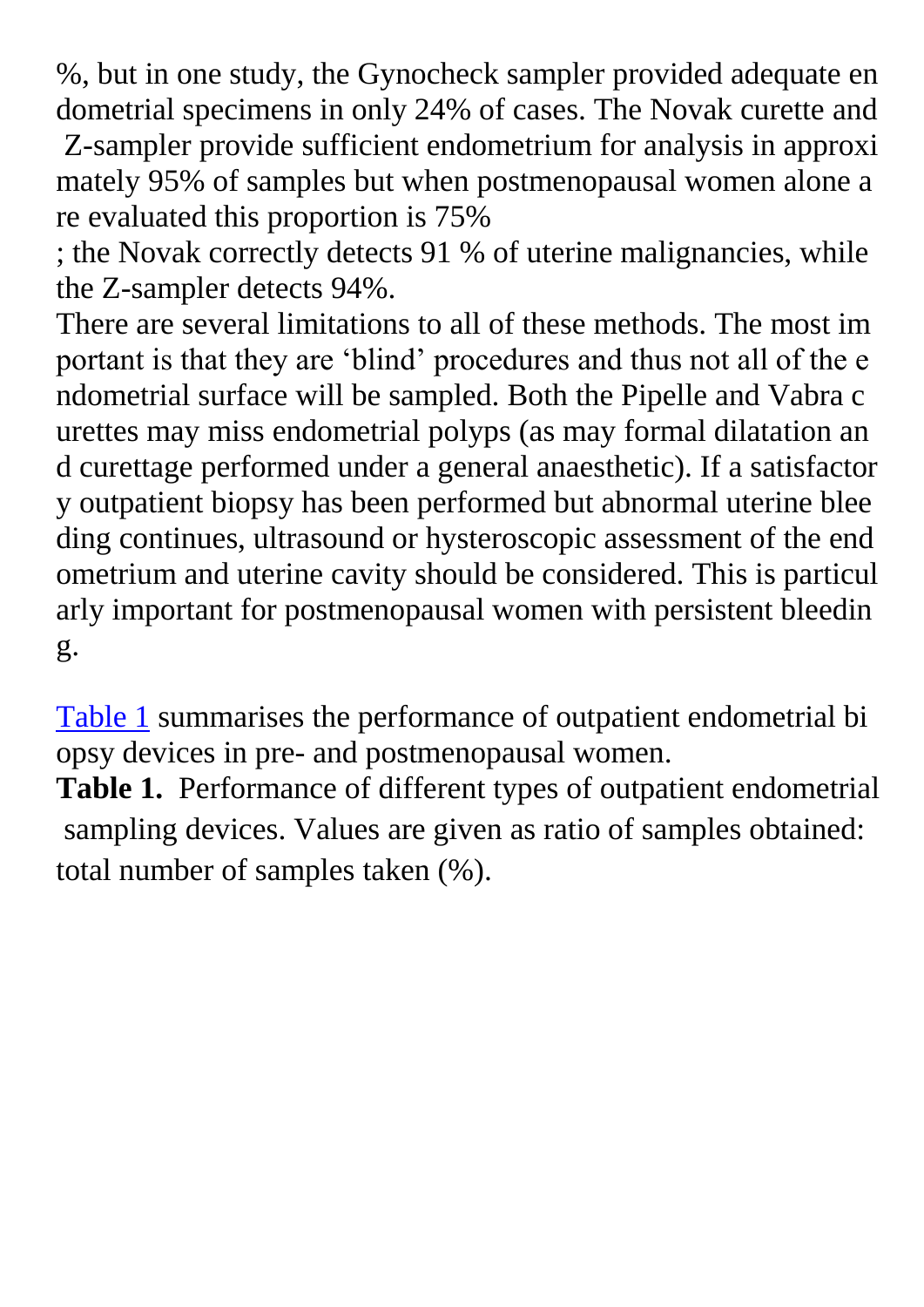|                                                     | Adequacy of sample<br>obtained |                                          | Rate of detection of carcinoma of the<br>endometrium <sup>*</sup> |                             |
|-----------------------------------------------------|--------------------------------|------------------------------------------|-------------------------------------------------------------------|-----------------------------|
| <b>Endometrial biopsy</b><br>device                 | <b>Values</b>                  | Reference                                | <b>Values</b>                                                     | Reference                   |
| Pipelle                                             |                                |                                          |                                                                   |                             |
| Postmenopausal                                      | 74:88 (84)                     | Ben-Baruch et al.<br>$\mathbf{z}$        | 25:37 (67)                                                        | Ferry et al <sup>6</sup>    |
| Pre- and postmenopausal                             | 154:170<br>(91)                | Ben-Baruch et al. 39:40 (98)<br>z        |                                                                   | Stovall et al. <sup>7</sup> |
| Vabra                                               |                                |                                          |                                                                   |                             |
| Postmenopausal                                      | 31:35 (88)                     | Goldberg et al. 16                       | 40:42 (95)                                                        | Grimes <sup>8</sup>         |
| Pre- and postmenopausal                             | 51:56 (91)                     | Kaunitz et al. <sup>3</sup>              |                                                                   |                             |
| Explore                                             |                                |                                          |                                                                   |                             |
| Postmenopausal                                      | 12:17 (70)                     | Lipscomb et al. <sup>13</sup> 11:16 (69) |                                                                   | Kufahl et al. <sup>15</sup> |
| Pre- and postmenopausal                             | 158:181<br>(87)                | Kufahl et al. <sup>15</sup>              |                                                                   |                             |
| Accurette                                           |                                |                                          |                                                                   |                             |
| Postmenopausal                                      | 30:35 (85)                     | Goldberg et al. 16                       | No data                                                           |                             |
| Pre- and postmenopausal 78:83 (97) Kovacs et al. 17 |                                |                                          |                                                                   |                             |
| Z-sampler                                           |                                |                                          |                                                                   |                             |
| Postmenopausal                                      | 167:226<br>(74)                | Larson & Broste<br>20                    | 66:70 (94)                                                        | Larson et al. <sup>19</sup> |
| Premenopausal                                       | 171:181<br>(95)                | Larson & Broste<br>20                    |                                                                   |                             |
| Novak                                               |                                |                                          |                                                                   |                             |
| Postmenopausal                                      | 171:226<br>(76)                | Larson et al. 19                         | 64:70 (91)                                                        | Larson et al. <sup>19</sup> |
| Premenopausal                                       | 173:181<br>(96)                | Larson et al. <sup>19</sup>              |                                                                   |                             |
| Gynockeck                                           |                                |                                          |                                                                   |                             |
| Premenopausal                                       |                                | 24:99 (24) Sheehan et al. 18             | No data                                                           |                             |
| Karman                                              |                                |                                          |                                                                   |                             |
| Pre- and postmenopausal                             | 40:49 (82)                     | Suarez et al. <sup>14</sup>              | 3:3(100)                                                          | Suarez et al. <sup>14</sup> |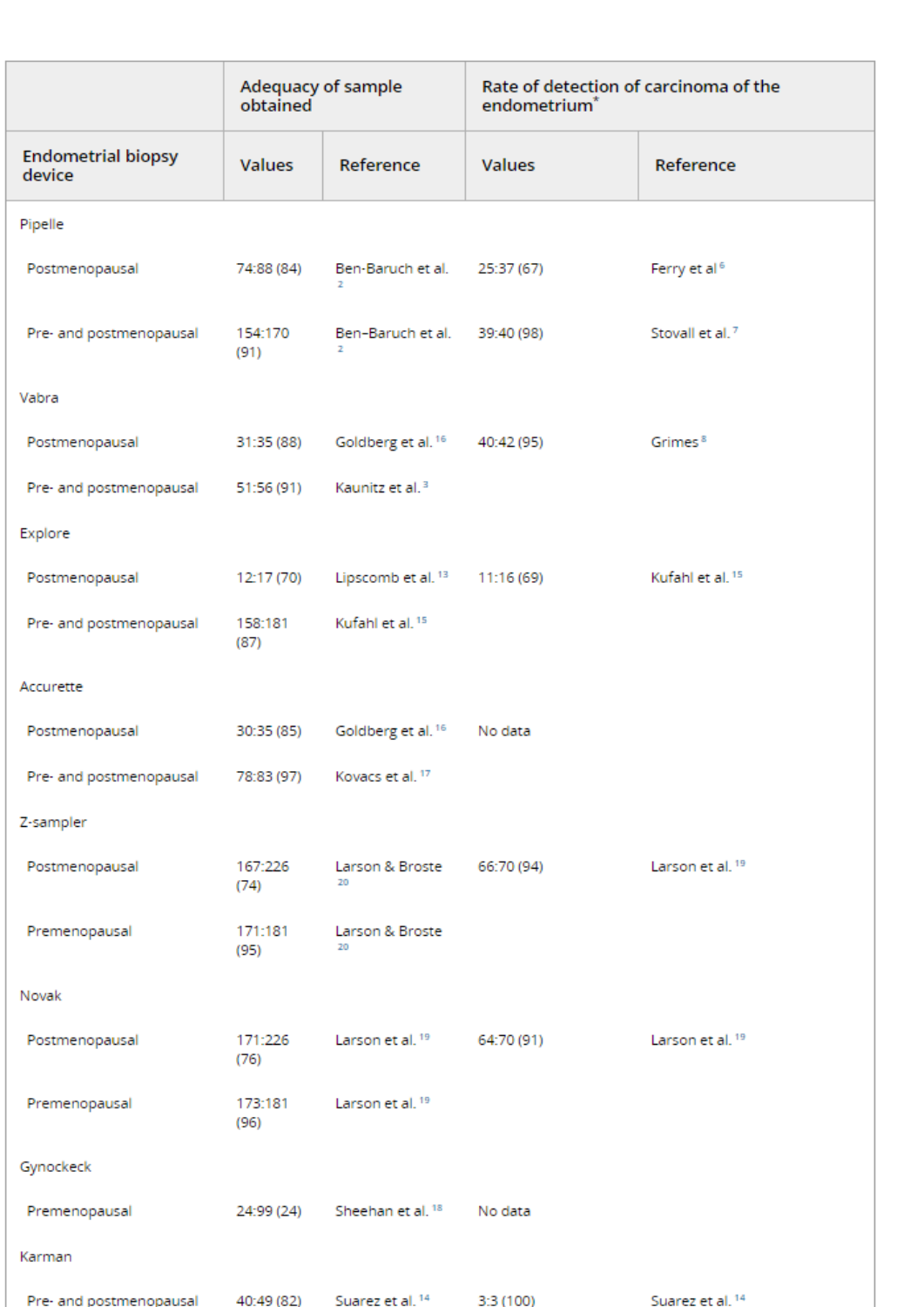Some specialists advocate a routine endometrial biopsy in all women before starting HRT as the incidence of endometrial hyperplasia and carcinoma has been reported to be as much as *5%* and 0.13%, respecti vely.

However, a more recent study involving nearly 3000 peri- and postm enopausal women found that the pre-treatment rate of endometrial hy perplasia was 0.6% and 0.07% for adenocarcinoma.

### 2. Ultrasound

Ultrasound, preferably transvaginal, is used to assess endometrial thic kness, endometrial and myometrial consistency, and abnormalities of endometrial morphology. Transvaginal ultrasonography is preferable to pelvic ultrasonography because of the better quality of its images. This is achieved because of its higher frequency which allows greater image resolution at the expense of decreased depth of penetration. T he proximity of the vaginal vault to the endometrium allows vaginal t ransducers of the higher frequency to be used. All the values of endo metrial thickness discussed in this paper are measurements of the dou ble-layer.

Although transvaginal ultrasound is widely utilized there are several l imitations to its use. Firstly, there have been very few well conducted studies examining the accuracy of transvaginal ultrasound. Two smal l studies, using pelvic ultrasonography, have shown that endometrial thickness values agreed with histopathological measurements . How ever, in neither of these studies is it clear whether the ultrasound and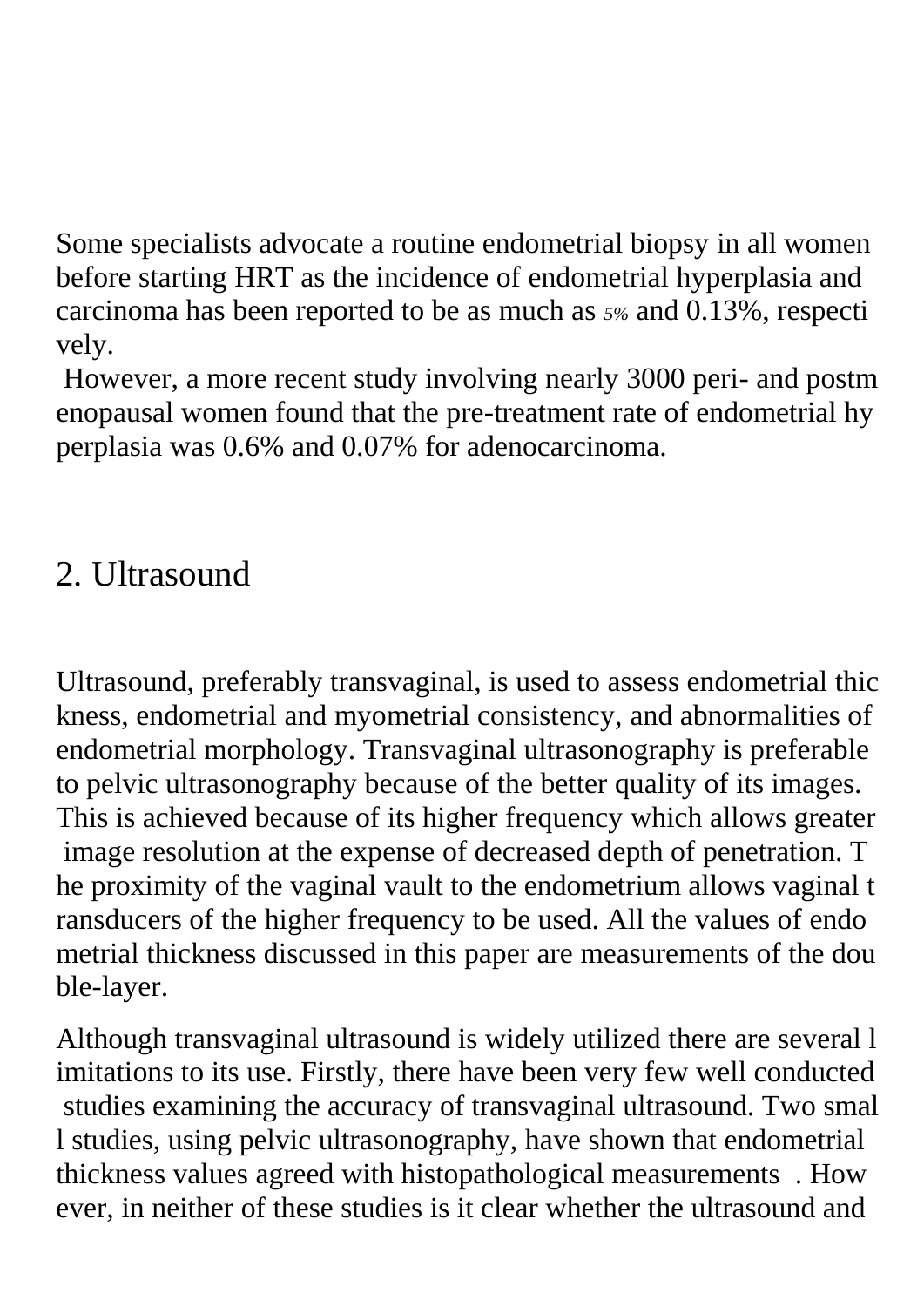direct endometrial thickness measurements were performed independ ently. Several studies attempting to verify the validity of transvaginal ultrasound were also flawed by the lack of independence of the meas urements as well as the use of hysteroscopy as a 'gold' standard rath er than histopathology

This limitation is particularly relevant when submucous fibroids are suspected with transvaginal ultrasound and then attempts to confirm t heir presence are made solely by direct hysteroscopic visualization w ithout histopathological confirmation.

Homogeneity, echoes of low intensity, and the presence of a linear ce ntral echo is associated with the absence of endometrial pathology; w hereas heterogeneity and echoes of high intensity usually imply the p resence of endometrial abnormalities.

Ultrasonic appearances of endometrial carcinoma include an average endometrial thickness of 20 mm hypoechoic areas and a heterogene ous appearance.

Ultrasound may also be useful in assessing cystic changes in rapidly growing fibroids to determine the risk of malignant change.

Endometrial polyps may appear as cystic spaces on ultrasound exami nation, but the endometrium may also appear hyperechoic

In postmenopausal women not receiving hormone replacement therap y, the double-layer endometrial thickness is less than 5 mm and value s above this should lead to investigation to exclude the presence of in trauterine pathology. Although several studies suggest that women wi th postmenopausal bleeding and endometrial thickness of less than 5 mm need no further investigations, there are reports of endometrial c ancer occurring where endometrial thickness is less than 5 mm.

A large multicentre Italian study examined endometrial thickness in 9 30 women with postmenopausal bleeding who were not receiving hor mone-replacement therapy: an endometrial thickness of <4 mm had a negative predictive value of 99% in the detection of malignancy. In a ddition, a meta-analysis of 35 studies examining transvaginal ultraso und measurements and endometrial abnormalities showed that using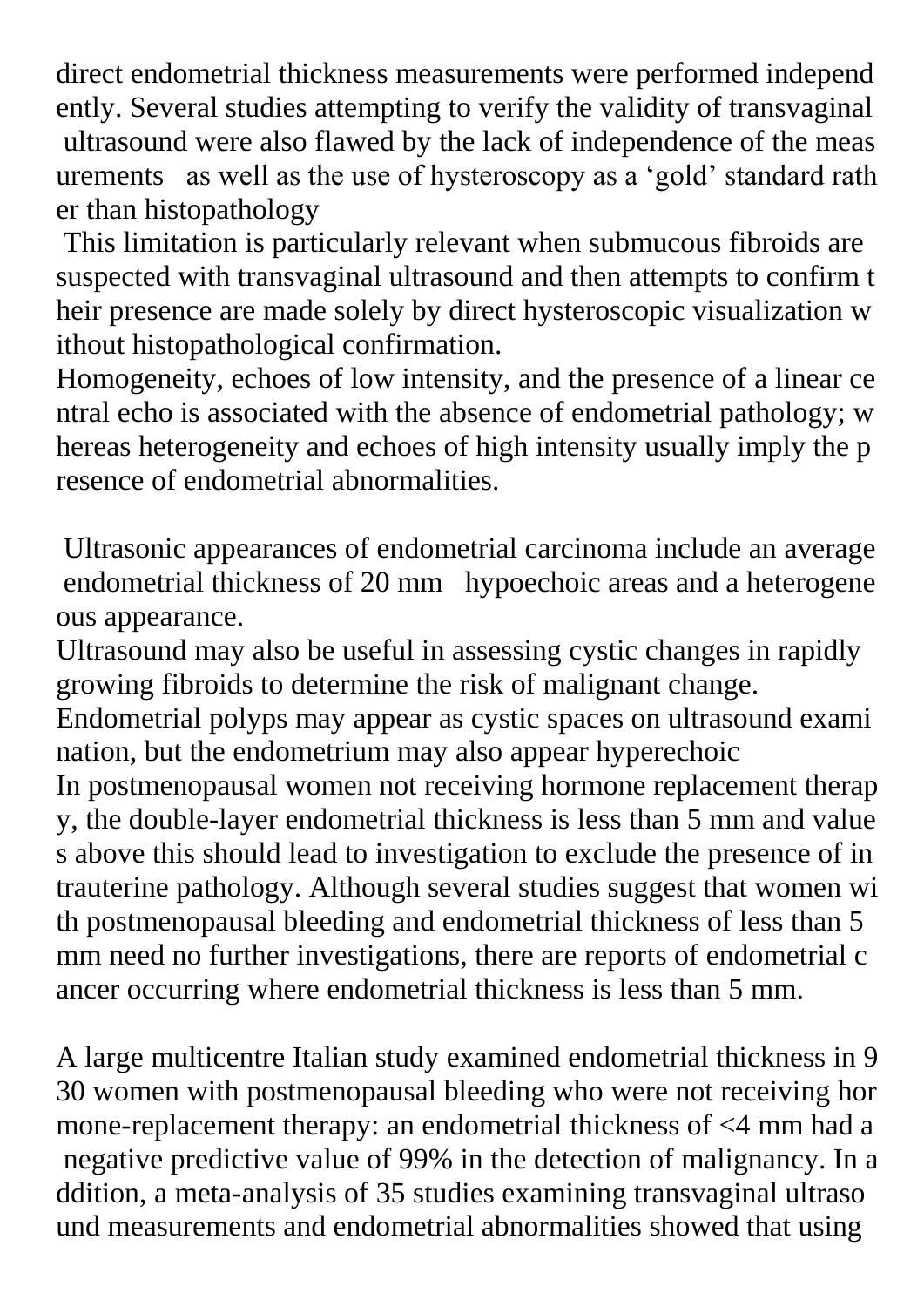an endometrial thickness of 5 mm the sensitivity for detecting any en dometrial disease was 92%, and the sensitivity for detecting cancer w as 96%.

These results were confirmed in postmenopausal women taking com bined oestrogen and progestogen preparations.

In this study the positive predictive value for serious endometrial pat hology was 9%, and in perimenopausal women it has been suggested that the limit of endometrial thickness requiring further investigation should be 7 mm.

One recommendation sets the limit of endometrial thickness in perim enopausal women at 5 mm, if the transvaginal ultrasound examinatio n is performed on the fifth day of the menstrual cycles.

# **Detection of endometrial polyps, submuc ous fibroids, and adenomyosis**

Ultrasound detection of endometrial polyps, particularly in premenop ausal women, using measurements of endometrial thickness, is unreli able.

This is because the normal range for endometrial thickness overlaps with that seen in women with endometrial polyps.When an endometri al polyp is suspected it may be better to perform an ultrasound exami nation during the proliferative phase when the endometrium appears hypoechogenic compared with a hyperechogenic polyp.

Some studies, however, suggest that about 90% of polyps can be iden tified by transvaginal ultrasonography although sometimes these can not be distinguished from submucous fibroids.

Endometrial polyps appear as contour defects which are completely s urrounded by endometrium, while submucous fibroids have myometr ium on one side and endometrium on the other.

Other data for postmenopausal women suggest that 58% of polyps ar e correctly identified by transvaginal ultrasound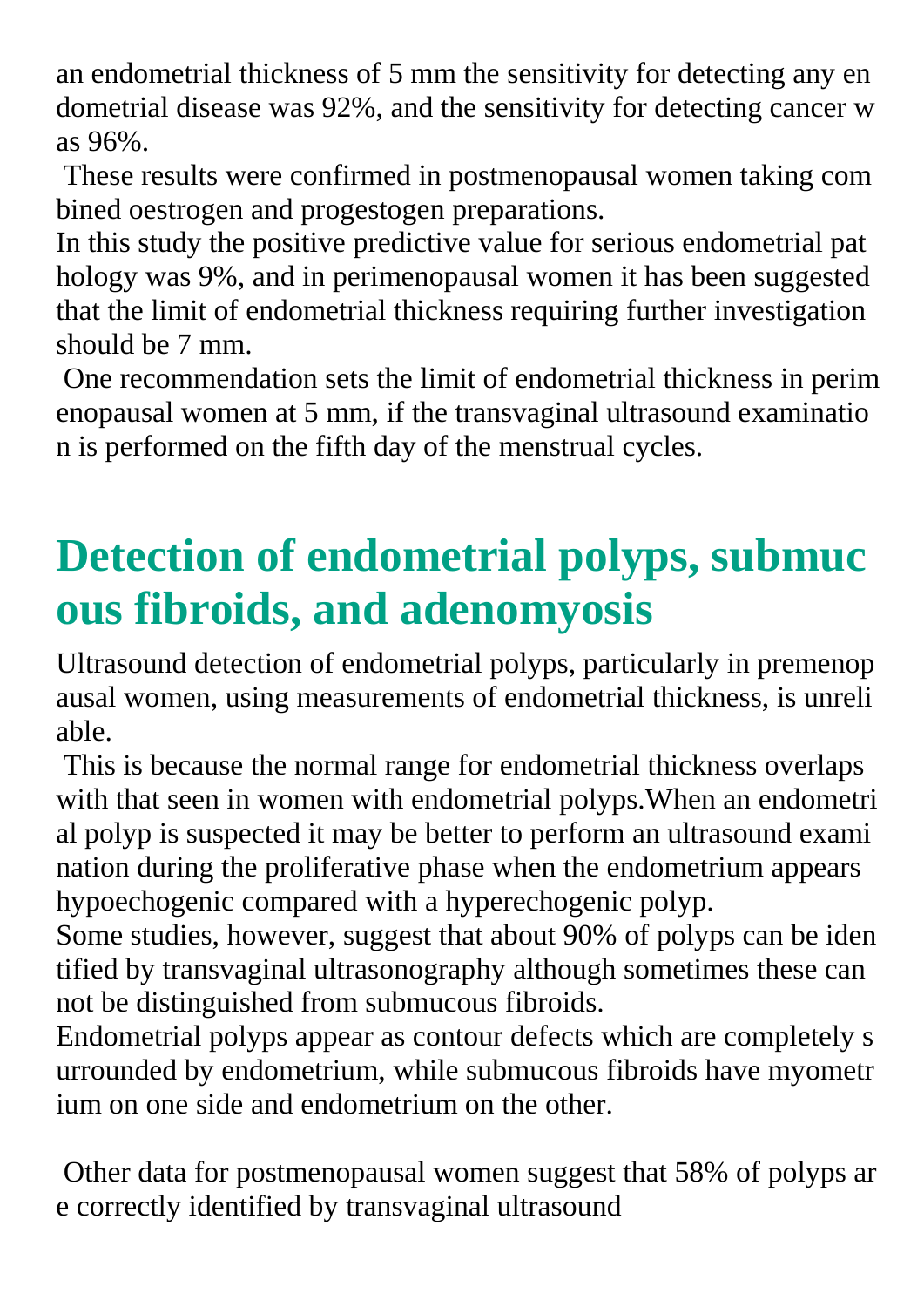Where the polyp is missed the endometrial thickness is often greater t han 4mm.

Transvaginal ultrasonography has been reported to detect 99%–100 % of submucous fibroids.

Mean endometrial thickness values for women with endometrial pol yps, hyperplasia and carcinoma are shown in [Table 2.](http://onlinelibrary.wiley.com/doi/10.1111/j.1471-0528.1999.tb08358.x/full)

**Table 2.** Endometrial thickness values (transvaginal) in normal postmenopausal women and associated endo metrial pathology (Smith-Bindman et al.) Values are given as mean (SD).

| <b>Endometrial condition</b> | Endometrial thickness (mm) |  |  |
|------------------------------|----------------------------|--|--|
| Normal                       | 4 (1)                      |  |  |
| Endometrial polyp            | 10(3)                      |  |  |
| Endometrial hyperplasia      | 14(4)                      |  |  |
| Endometrial carcinoma        | 20(6)                      |  |  |

Fluid in the endometrial cavity of postmenopausal women taking hor mone replacement therapy was previously thought to be an important sign of underlying malignancy but is now thought not to be so. Whe n fluid is found then hysteroscopic assessment and endometrial biops y should be performed if the endometrial thickness exceeds 5 mm. Ot her pathology that can be seen with transvaginal ultrasonography incl udes adenomyosis , but in most women this diagnosis is obtained onl y after hysterectomy and subsequent histopathological examination. Three-dimensional ultrasound has been used in women with postmen opausal bleeding. At present, data are sparse and more research with this technology is required.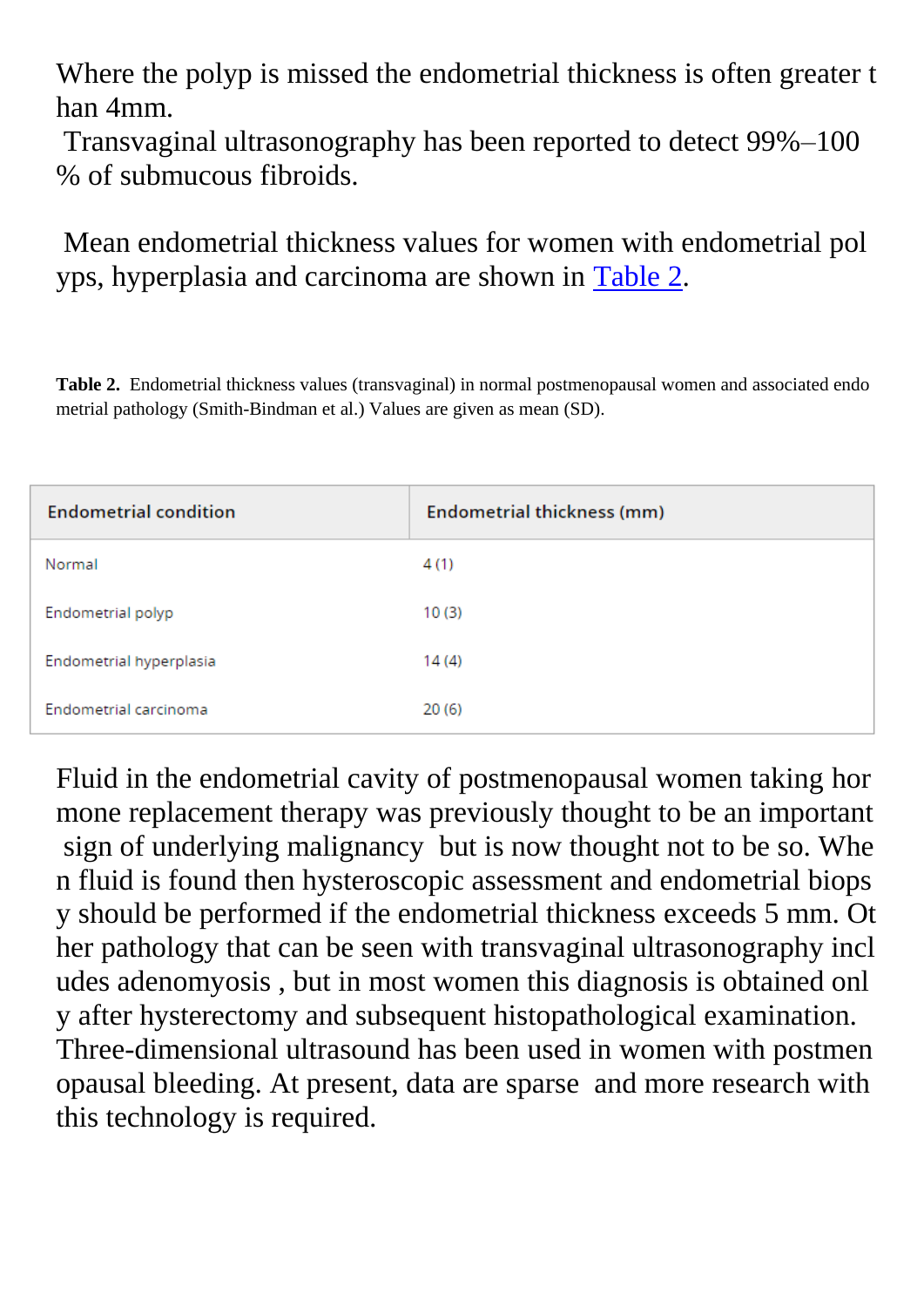## **Colour flow Doppler and the endometriu m**

Some studies suggest that colour flow Doppler may assist in the diag nosis of endometrial carcinoma, since blood flow is increased in mali gnant lesions. Increased blood flow has also been reported in benign conditions and so this technique is unlikely to replace ultrasound or hysteroscopy with endometrial biopsy.

# **Sonohysterography**

This technique involves advancing a saline-primed catheter such as o ne used for intrauterine insemination techniques, or a paediatric feedi ng tube, into the uterus until its tip is level with the internal os. Betwe en 5 and 15 mL of saline are then infused into the uterus under contin uous real-time sonographic observation. An interface between the flu id and an endometrial mass can then be defined more clearly. Sonohy sterography allows the detection of polyps and submucous fibroids  $(F)$  $(F)$ [ig. 1\)](http://onlinelibrary.wiley.com/doi/10.1111/j.1471-0528.1999.tb08358.x/full), and can distinguish between these pathologies

Some data suggest that sonohysterography is superior to ultrasonogra phy in the detection of submucous fibroids and is more accurate in de termining the size of submucous fibroids

. If submucous fibroids are suspected on ultrasonography then sonoh ysterography allows better visualisation of the endometrial cavity and reduces the need for invasive investigations, such as hysteroscopy. I ntrauterine synechiae and uterine malformations can be visualized wi th sonohysterography and this information assists the treatment of wo men with infertility and recurrent miscarriage.

Sonohysterography has similar rates of detection of structural patholo gy as hysteroscopy and is well tolerated.

Other uses of sonohysterography are the detection of residual tropho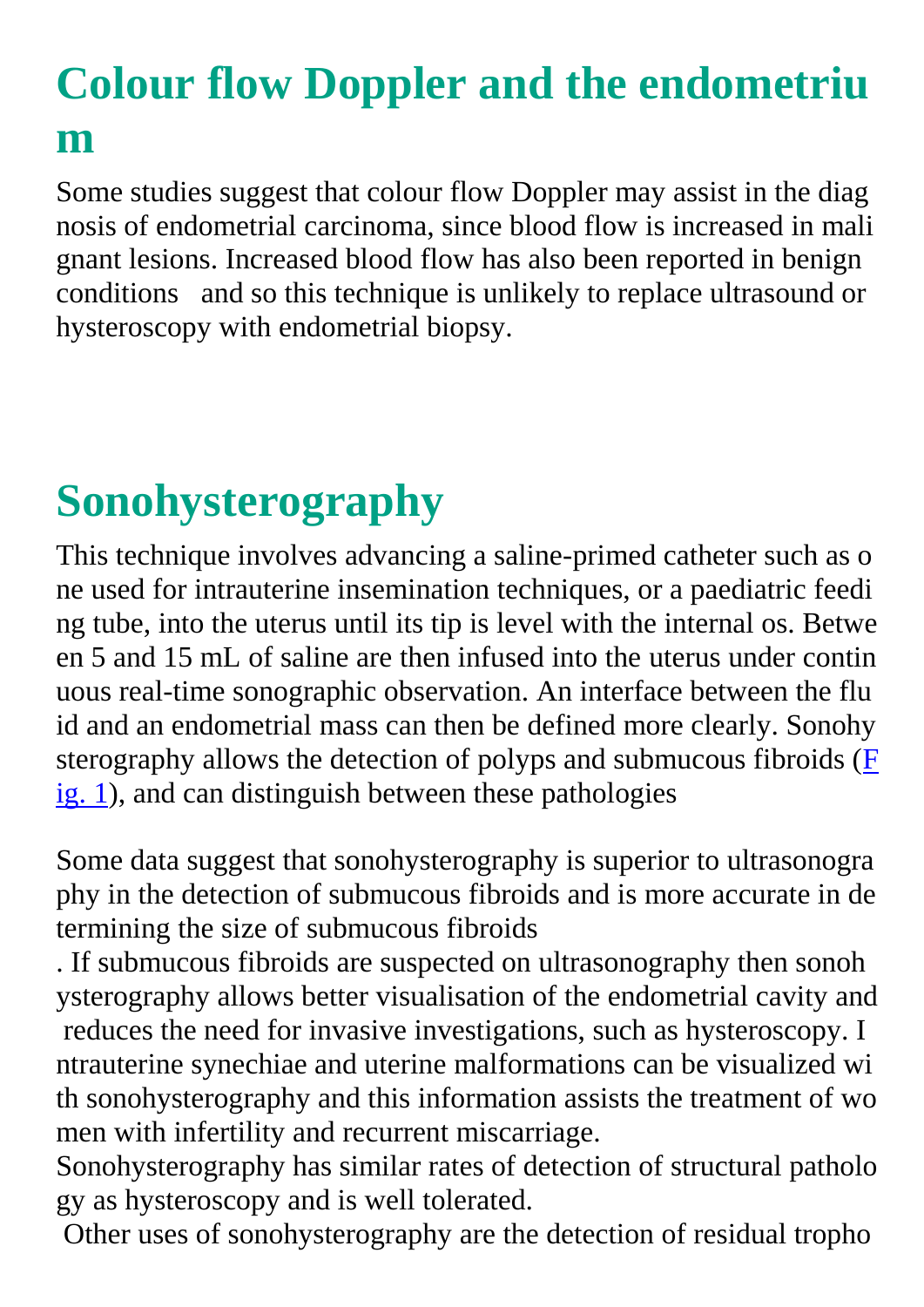blastic tissue where it is better than ultrasound, reducing the need for repeat evacuation of the uterus.

Three-dimensional ultrasonography with sonohysterography seems to improve visualisation of the endometrial cavity.

but information on this combined technique is limited. The disadvant ages of sonohysterography include a risk of intrauterine infection and spread of malignant endometrial cells into the peritoneal cavity at th e time of the saline instillation. Pelvic infection has not so far been re ported, but it may be wise to consider administration of antibiotics to women with a history of pelvic inflammatory disease or those though t to be at risk. The risk of a significant quantity of malignant cells ent ering the peritoneal cavity is theoretically low for only small volumes of saline are used under low pressure. Other disadvantages include th e problem of saline leakage and subsequent loss of distension of the u terine cavity; this can be reduced by using a catheter with a self-retai ning balloon.

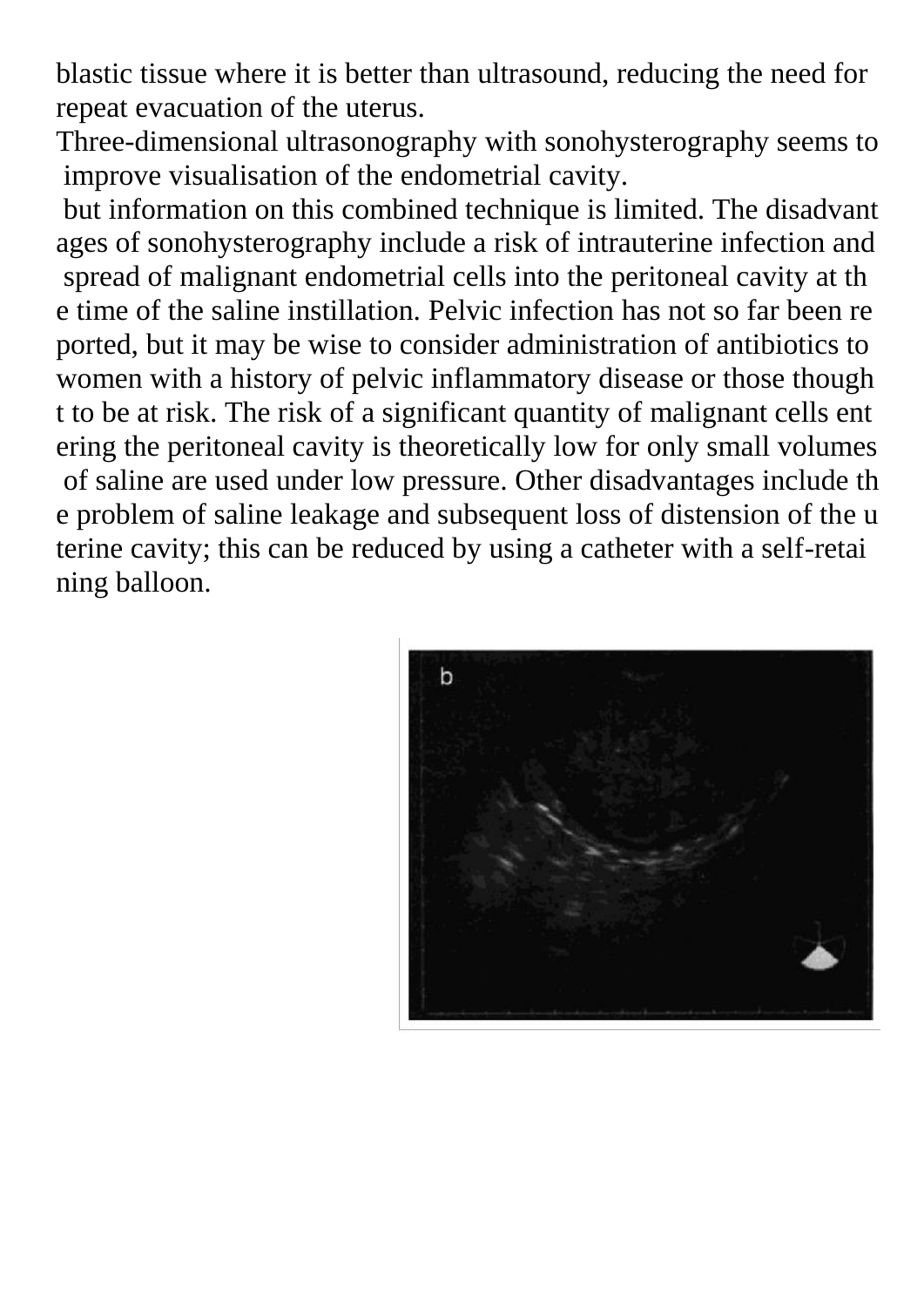

Sonohysterographic appearances of (a) endometrial polyp; (b) submucous fibroid.

# **Effects of hormone replacement ther apy on the endometrium**

Sequential forms of hormone replacement therapy increase en dometrial thickness; average measurements are from 5–8.5 m m. With continuous combined hormone replacement therapy e ndometrial thicknesses are 4.5–7 mm–still above the mean for atrophic endometrium.

With tibolone endometrial thickness is less than 5mm. [Table](http://onlinelibrary.wiley.com/doi/10.1111/j.1471-0528.1999.tb08358.x/full) [3](http://onlinelibrary.wiley.com/doi/10.1111/j.1471-0528.1999.tb08358.x/full) summarises measurements of endometrial thickness in wom en receiving sequential hormone replacement therapy, continu ous combined hormone replacement therapy, tibolone and tam oxifen.

**Table 3.** Effects of sex steroids on endometrial thickness in postmenopausal women. Values are given as mea n (range).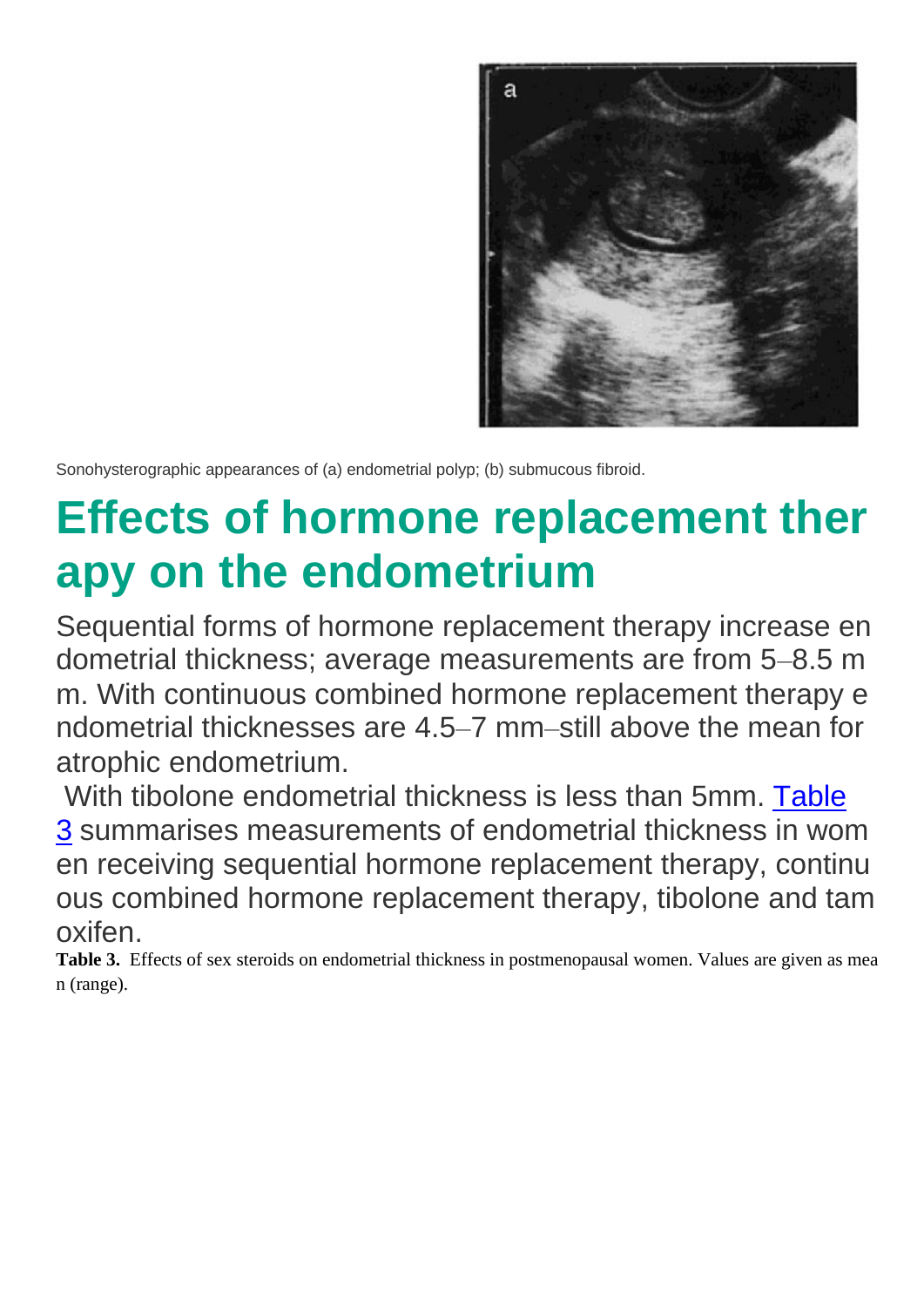| Sex steroid                                                                                               | Endometrial thickness(mm) | Reference                   |  |  |  |  |
|-----------------------------------------------------------------------------------------------------------|---------------------------|-----------------------------|--|--|--|--|
| Tamoxifen                                                                                                 | 13.1 (2.7–23.5)           | Cohen et al. 139            |  |  |  |  |
| Oestrogen alone*                                                                                          | $11.7(1-26)$              | Langer et al. <sup>50</sup> |  |  |  |  |
| Oestrogen + cyclical progestogen <sup>†</sup>                                                             | $6.4(2-15)$               | Langer et al. <sup>50</sup> |  |  |  |  |
| Oestrogen + continuous progestogen <sup>#</sup>                                                           | $4.5(1-17)$               | Langer et al. <sup>50</sup> |  |  |  |  |
| Tibolone                                                                                                  | $3.2(2.5-3.9)$            | Botsis et al. <sup>97</sup> |  |  |  |  |
| * 0.625mg conjugated equine oestrogen.                                                                    |                           |                             |  |  |  |  |
| t 0.625mg conjugated equine oestrogen + 10 mg medroxyprogesterone acetate for 12 days per calendar month. |                           |                             |  |  |  |  |
| ‡ 0.625mg conjugated equine oestrogen + 2.5mg medroxyprogesterone acetate daily.                          |                           |                             |  |  |  |  |
|                                                                                                           |                           |                             |  |  |  |  |

### 3. Hysteroscopy

This allows the whole surface area of the endometrium to be visualis ed. Hysteroscopy can detect small polyps or submucous fibroids whic h have been missed by endometrial biopsy procedures, ultrasonograp hy, or 'blind' curettage.

The procedure can be performed under local anaesthesia–'office' hy steroscopy

or general anaesthesia, and this will depend, to some extent, on the ex perience of the operator, the facilities available and preference of the woman. With 'office' hysteroscopy, carbon dioxide is used to distend the uterine cavity and this usually allows good visibility provided tha t there is no blood or mucus in the cavity to create bubbles that obscu re the image and prolong the procedure.

A flow rate of carbon dioxide of 100 mL/min at a pressure of 150 m mHg are the maximum safe levels. Gas embolism is more likely to oc cur with air because of its low plasma solubility and thus it should be avoided.

Carbon dioxide distension can be used with either the flexible or rigi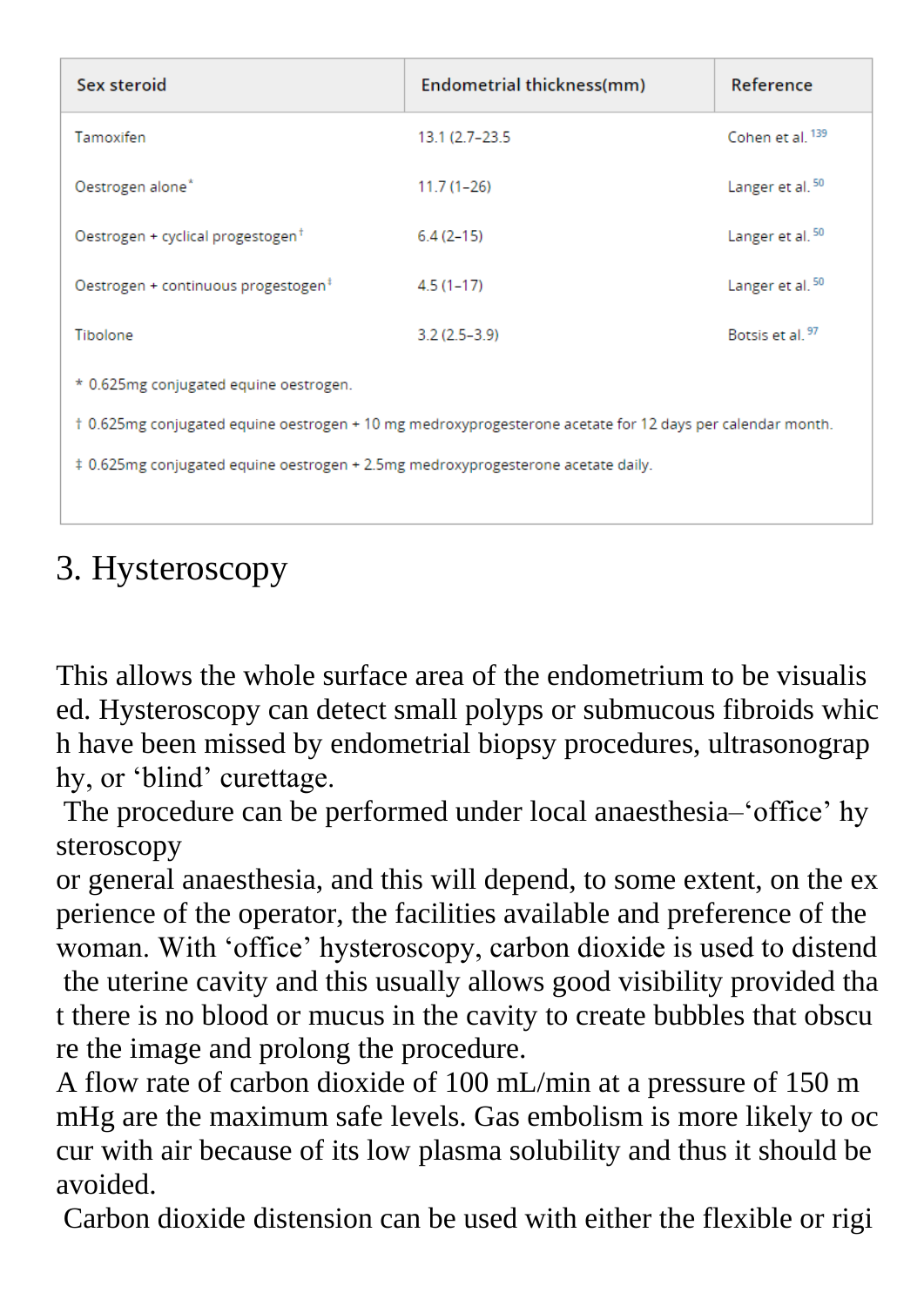d hysteroscope. Recently single flow flexible hysteroscopes have bec ome available and are suited to outpatient procedures because their di ameter is 3.6 mm, compared with 4–5mm single or continuous flow h ysteroscopes. This reduces the need for anaesthesia and cervical dilat ation.

These hysteroscopes use carbon dioxide or low viscosity fluids for di stension of the uterine cavity. Flexible hysteroscopes are useful for tu bal cannulation and other procedures in which uterine anatomy is dist orted in a manner which prevents access by rigid hysteroscopes.

High-viscosity fluids, such as Dextran 70, and low-viscosity fluids, s uch as 1.5% glycine or normal saline, are also used to distend the uter ine cavity. Their main advantage is the ability to flush the uterine cav ity of blood, mucus and endometrial 'debris'.

There are two types of rigid hysteroscope: single and continuous flow . The single flow hysteroscope has only one channel for the passage o f fluid, whereas the continuous flow hysteroscope has two channels, i nflow and outflow. Small endometria1 biopsies are possible with the continuous flow hysteroscope using the outflow channel to introduce the forceps.

Although many endometrial abnormalities have characteristic hystero scopic appearances, such as endometrial hyperplasia and carcinoma, endometrial biopsy must always be performed. Hysteroscopy should not be carried out if the woman is pregnant or has acute pelvic inflam matory disease, which may progress to peritonitis if gas or fluid force s infected tissue through the Fallopian tubes

In women with a history of pelvic inflammatory disease or ectopic pr egnancy antibiotic prophylaxis should be considered before hysterosc opy with saline is performed.

The major restriction to the more widespread use of outpatient diagno stic hysteroscopy would seem to be the cost, which, including light s ource, optics, insufflator and camera,

Furthermore, observer agreement studies have not been performed to justify the use of hysteroscopy. As a result many diagnostic features of endometrial pathology, particularly fibroids, are made entirely on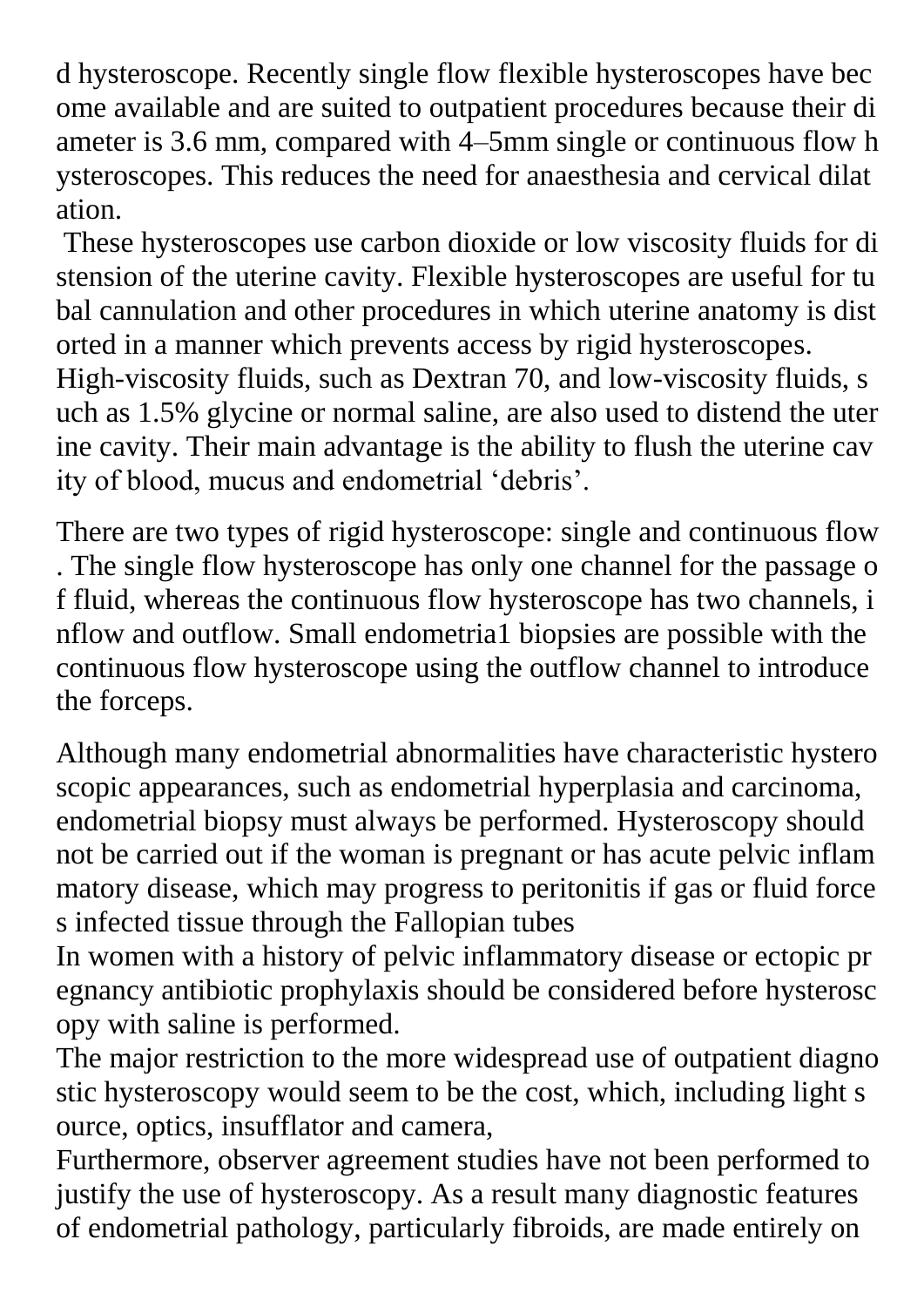a subjective basis. Studies examining this problem are few because o nly a small number of women undergoing hysteroscopy subsequently undergo hysterectomy soon afterwards to provide histological confir mation of uterine pathology.

### 4. Dilatation and curettage

This procedure was first introduced by Recamier in 1843 to scrape of f uterine 'fungosities' and has long been considered the accepted stan dard of endometrial assessment. However, dilatation and curettage ha s limitations and complications. It is performed in a 'blind' fashion so that not all of the endometrium is sampled. Histological examination of 50 uteri obtained at hysterectomy immediately after dilatation and curettage showed that in 60% of cases less than half and in 16% less than a quarter of the surface area of the endometrium had been sampl ed.

It is well recognized that small polyps and submucous fibroids may b e missed.

Adequate sampling is reported in approximately 75% of womenn but in up to 10% abnormal pathology may be missed.

Uterine perforation occurs in 6–13 per 1000, haemorrhage in 4 per 1 000 and infection in 3–5 per 1000 dilatations and curettages.

Overenthusiastic curettage may cause intrauterine synechiae. Damag e to the cervix may also occur. Other disadvantages of dilatation and curettage are the expense, the requirement for general anaesthesia an d the inconvenience to the woman.

### 5. Endometrial cytology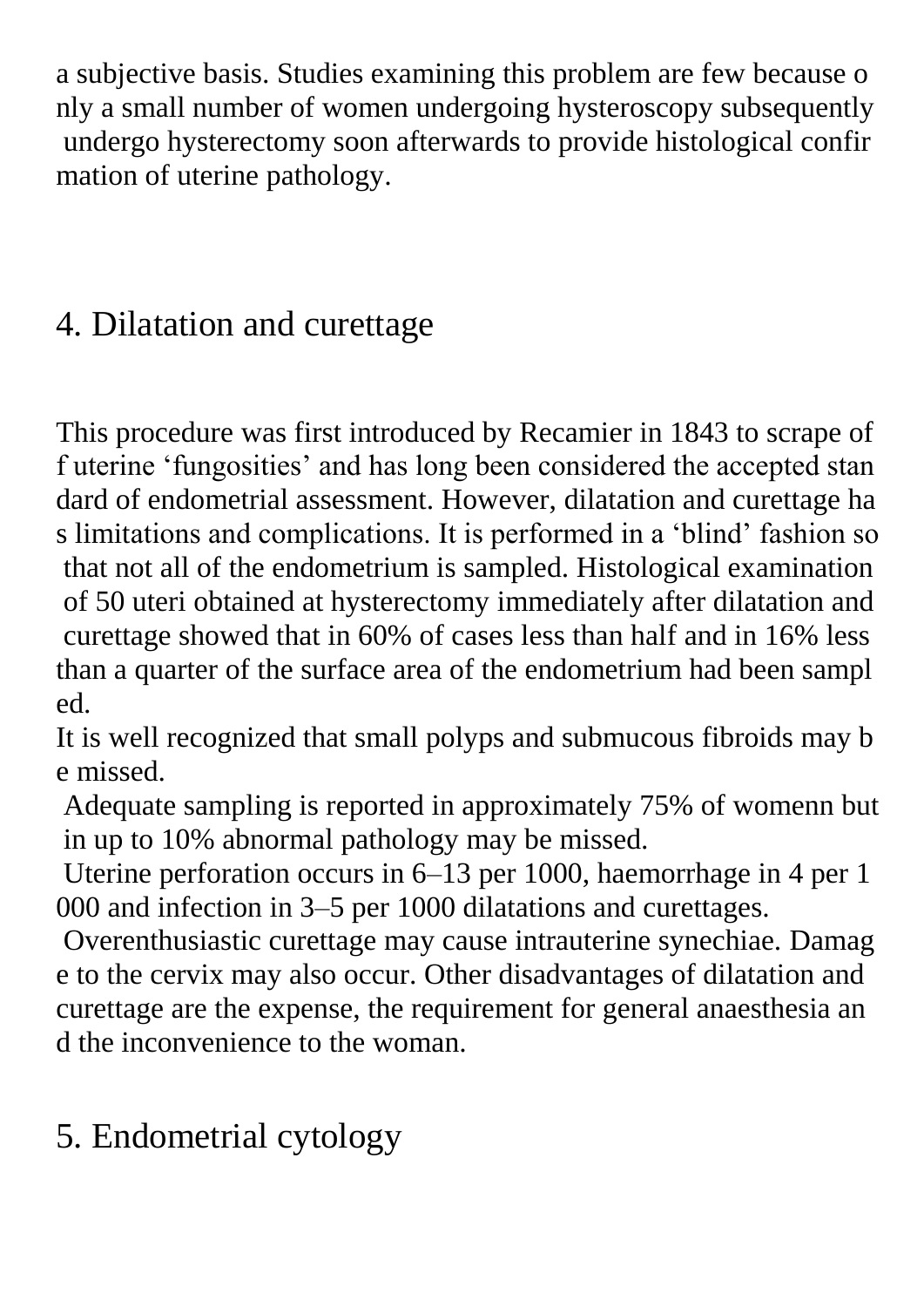This method of endometrial assessment is not commonly used in sym ptomatic women but has been considered as a screening test for endo metrial cancer in asymptomatic women.

It has not yet been established as a reliable test. The methods for coll ecting samples are simple, relatively painless and cheap. The interpre tation of the smears, however, is not straightforward because it is tim e-consuming and requires experienced cytologists to make an accurat e diagnosis. Malignant cells can be detected in 98% of cases of carcin oma of the endometrium, but the diagnosis of hyperplasia is much m ore difficult

Endometrial cytological samples may be obtained by three methods: washing, by aspiration and using endometrial brushes. Devices used t o obtain endometrial samples include the Gravlee Jet Wash (Becton Dickinson, AG, Basel, Switzerland), the Endocyte system (Laborato ire CCD, Paris, France), the Endo–Pap instrument (Sherwood Medic al Laboratories, St Louis, Missouri, USA), the Endoscann or Gynosc ann (Pedema, AG, 6300 Zug, Switzerland)

the Isaacs sampler (Kendall Research Center, Barrington, Illinois, US A), the Vakutage (Warner-Chilcott, Moms Plains, New Jersey, USA)

, the MiMark endometrial cell sampler (Simpson-Boyse Inc, Baltimo re, Maryland, USA), paediatric Foley catheters , and the Pipelle de C ornier aspiration device. The Vakutage system detects 93% of endom etrial malignancies and 89% of endometrial hyperplasias

. In one study of 541 post-menopausal women, the Endocyte system detected every endometrial malignancy but only 64% of endometrial hyperplasias. Results for the Gynoscann were similar: 87.5% of endo metrial malignancies were detected but only 56% of endometrial hyp erplasia.

The performance of these endometrial cytology collection devices is summarised in [Table 4](http://onlinelibrary.wiley.com/doi/10.1111/j.1471-0528.1999.tb08358.x/full)

**Table 4.** Performance of different types of outpatient endometrial cytology devices. Values are given as ratio of samples obtained:total number of samples taken (%).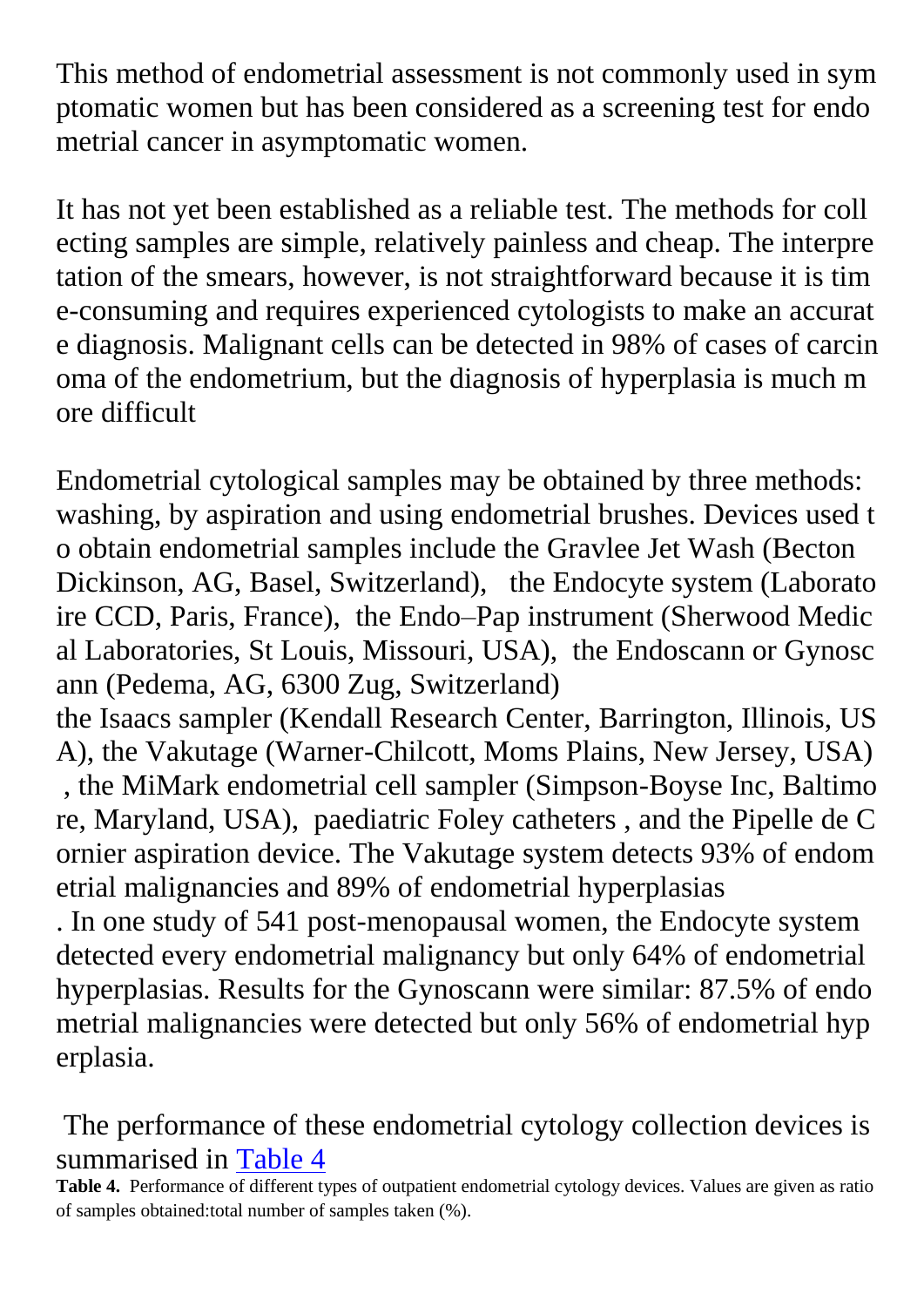|                            | Adequacy of<br>specimen |                                     | <b>Success rate of histologically</b><br>confirmed malignancies |                                  | Rate of detection of<br>endometrial hyperplasias |                               |
|----------------------------|-------------------------|-------------------------------------|-----------------------------------------------------------------|----------------------------------|--------------------------------------------------|-------------------------------|
| <b>Sampling</b><br>device  | <b>Values</b>           | Reference                           | <b>Values</b>                                                   | Reference                        | <b>Values</b>                                    | Reference                     |
| Gravlee                    |                         |                                     |                                                                 |                                  |                                                  |                               |
| Premenopausal              | 61:63<br>(97)           | Iversen &<br>Segadal <sup>140</sup> | 23:24 (96)                                                      | Iversen & Segadal <sup>140</sup> | 3:3 (100)                                        | Vassilakos et al.<br>112      |
| Postmenopausal             | 119:137<br>(88)         | Iversen &<br>Segadal <sup>140</sup> |                                                                 |                                  |                                                  |                               |
| Isaacs                     |                         |                                     |                                                                 |                                  |                                                  |                               |
| Premenopausal              | 53:57<br>(93)           | Iversen &<br>Segadal <sup>140</sup> | 21:21 (100)                                                     | Iversen & Segadal <sup>140</sup> | 9:12(75)                                         | Segadal & Iversen<br>130      |
| Postmenopausal             | 129:143<br>(90)         | Iversen &<br>Segadal <sup>140</sup> |                                                                 |                                  |                                                  |                               |
| Endoscann                  |                         |                                     |                                                                 |                                  |                                                  |                               |
| Premenopausal              | 53:53<br>(100)          | Iversen &<br>Segadal <sup>140</sup> | 21:23 (91)                                                      | Iversen & Segadal <sup>140</sup> | 0:6(0)                                           | Hansen et al. 119             |
| Postmenopausal             | 134:147<br>(92)         | Iversen &<br>Segadal <sup>140</sup> |                                                                 |                                  |                                                  |                               |
| Endopapa                   |                         |                                     |                                                                 |                                  |                                                  |                               |
| Pre- and<br>postmenopausal | 558:587<br>(88)         | Palermo <sup>116</sup>              | 30:30 (100)                                                     | Palermo <sup>116</sup>           | 10:31<br>(32)                                    | Palermo <sup>116</sup>        |
| MiMark                     |                         |                                     |                                                                 |                                  |                                                  |                               |
| Pre- and<br>postmenopausal | 514:587<br>(92)         | Wren &<br>Osborn <sup>141</sup>     | 1:1(100)                                                        | Wren & Osborn <sup>141</sup>     | 3:3 (100)                                        | Wren & Osborn<br>141          |
| Gynoscann                  |                         |                                     |                                                                 |                                  |                                                  |                               |
| Pre- and<br>postmenopausal | 169:181<br>(93)         | Kufahl et al.<br>15                 | 8:16(50)                                                        | Kufahl et al. <sup>15</sup>      | 3:16(19)                                         | Kufahl et al. <sup>15</sup>   |
| Endocyte                   |                         |                                     |                                                                 |                                  |                                                  |                               |
| Postmenopausal             | 72:874<br>(92)          | Byrne 142                           | 12:12 (100)                                                     | Byrne <sup>142</sup>             | 5:13 (38)                                        | Byrne <sup>142</sup>          |
| Vakutage                   |                         |                                     |                                                                 |                                  |                                                  |                               |
| Pre- and<br>postmenopausal | 647:840<br>(77)         | Bibbo et al.<br>121                 | 94:104 (92)                                                     | Bibbo et al. <sup>121</sup>      | 81:90<br>(90)                                    | Bibbo et al. <sup>121</sup>   |
| Pipelle                    |                         |                                     |                                                                 |                                  |                                                  |                               |
| Postmenopausal             | 203:232<br>(88)         | Roberts et al.<br>124               | 5:5 (100)                                                       | Roberts et al. <sup>124</sup>    | 18:18<br>(100)                                   | Roberts et al. <sup>124</sup> |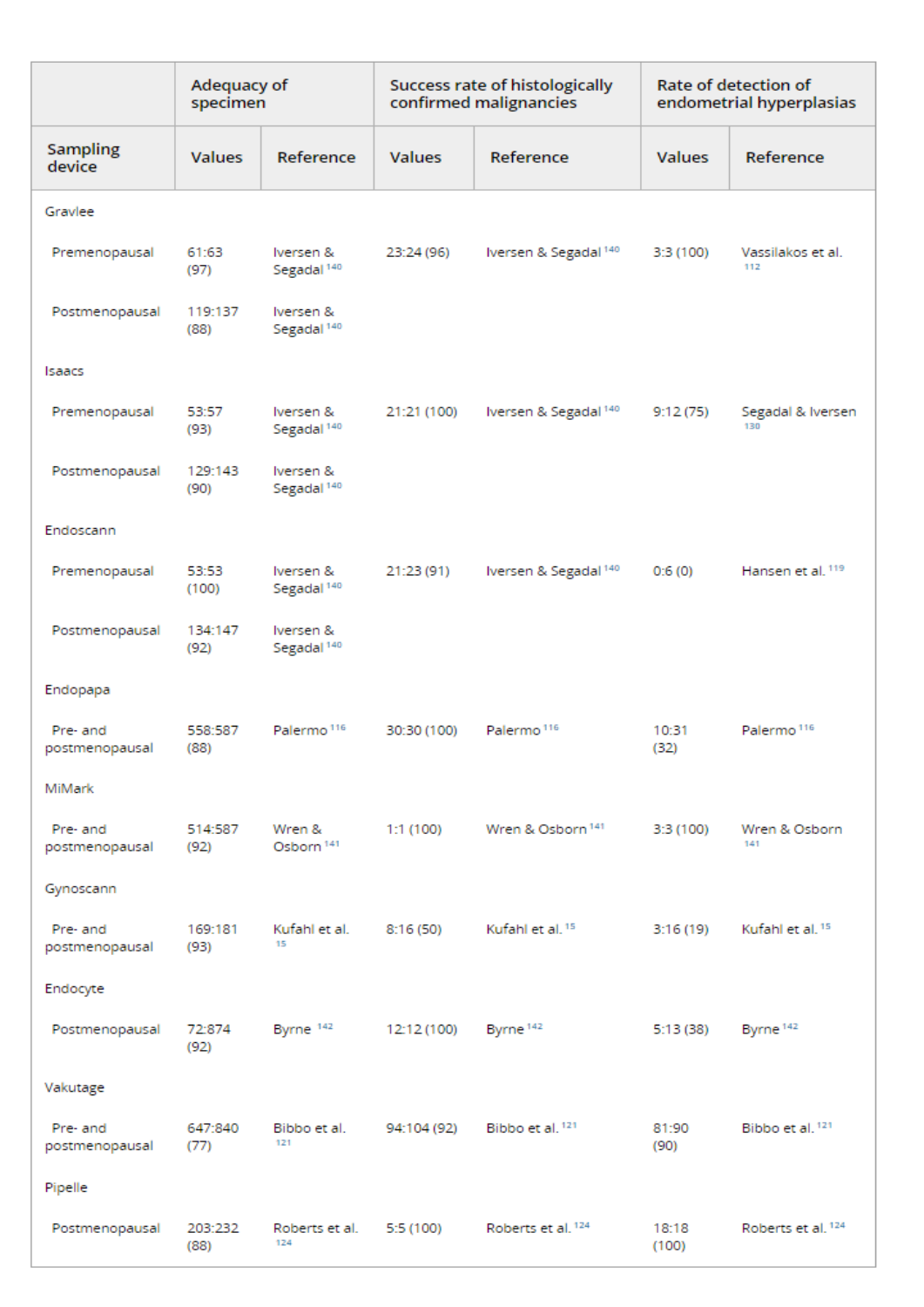Endometrial cytology may also be used to assess aspects of endometr ial function such as luteal phase development and to provide samples for measurement of endometrial proteins such as placental protein 14 (PP14). The latter is rarely required for clinical purposes and is curre ntly used in research.

### 6. Magnetic resonance imaging

Magnetic resonance imaging can be used to obtain measurements of endometrial thickness and to diagnose uterine pathology including fib roids, Asherman's syndrome , adenomyosis and congenital uterine an omalies.

Magnetic resonance imaging has been used as an adjunct in the stagi ng of endometrial carcinoma.

The assessment of the growth, degeneration and early malignant ch ange in leiomyomata has been performed in a small number of wom en, but further studies in all these areas are needed before the place of magnetic resonance imaging is established. The value of magnetic re sonance imaging may be limited by its expense and its time-consumi ng nature, compared with other methods of assessing the endometriu m?

Summary

Imaging, especially ultrasonography, plays a key role in screening an